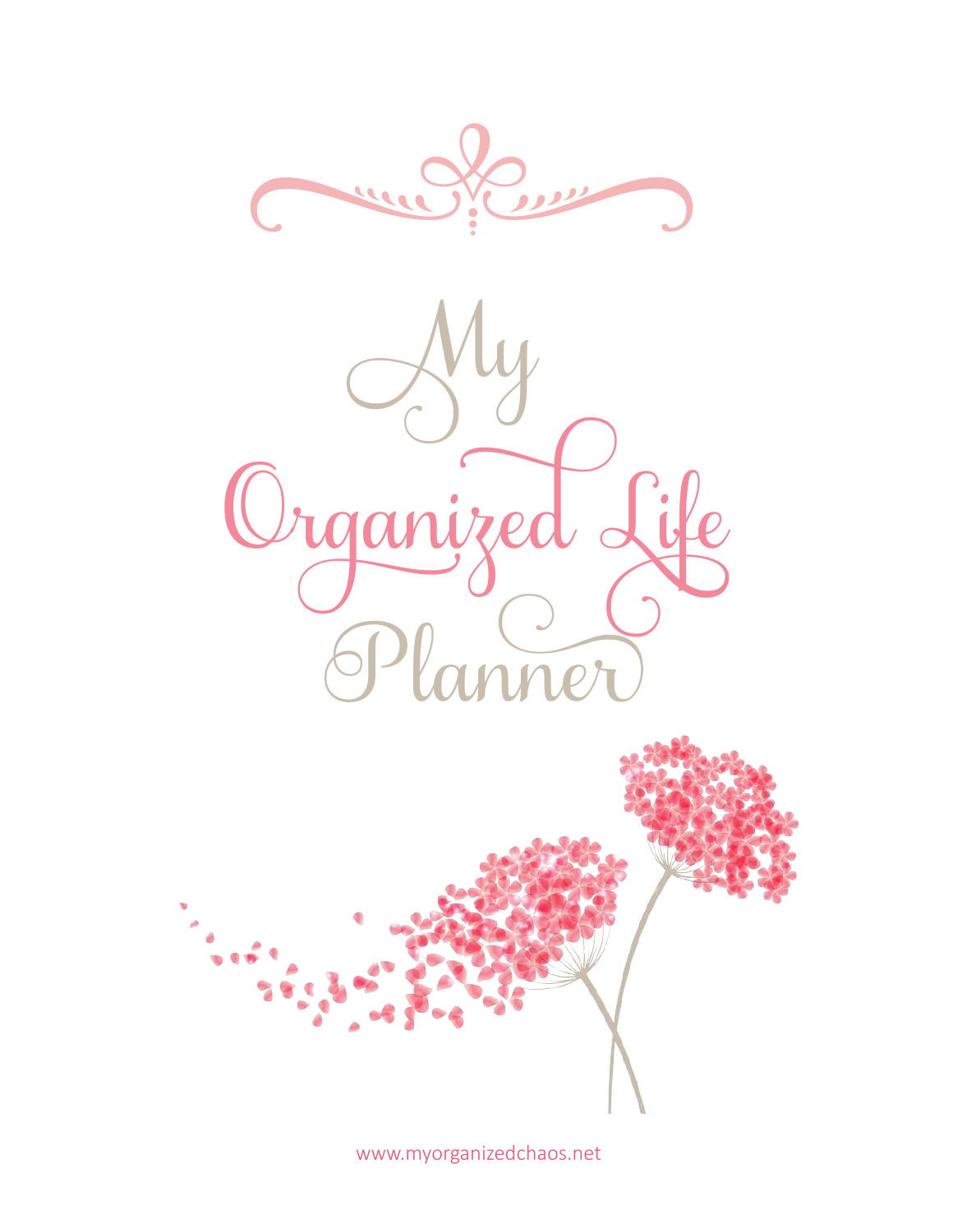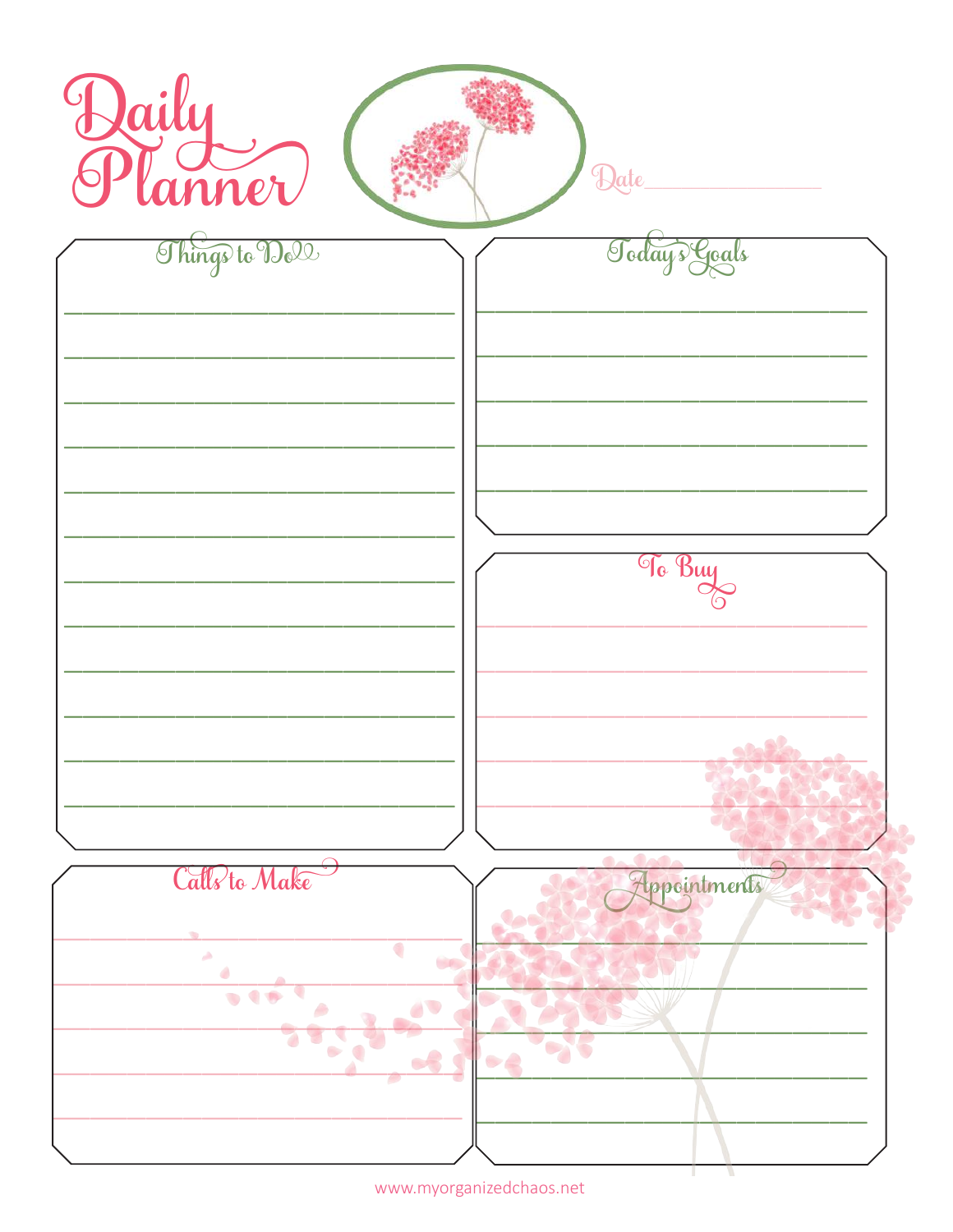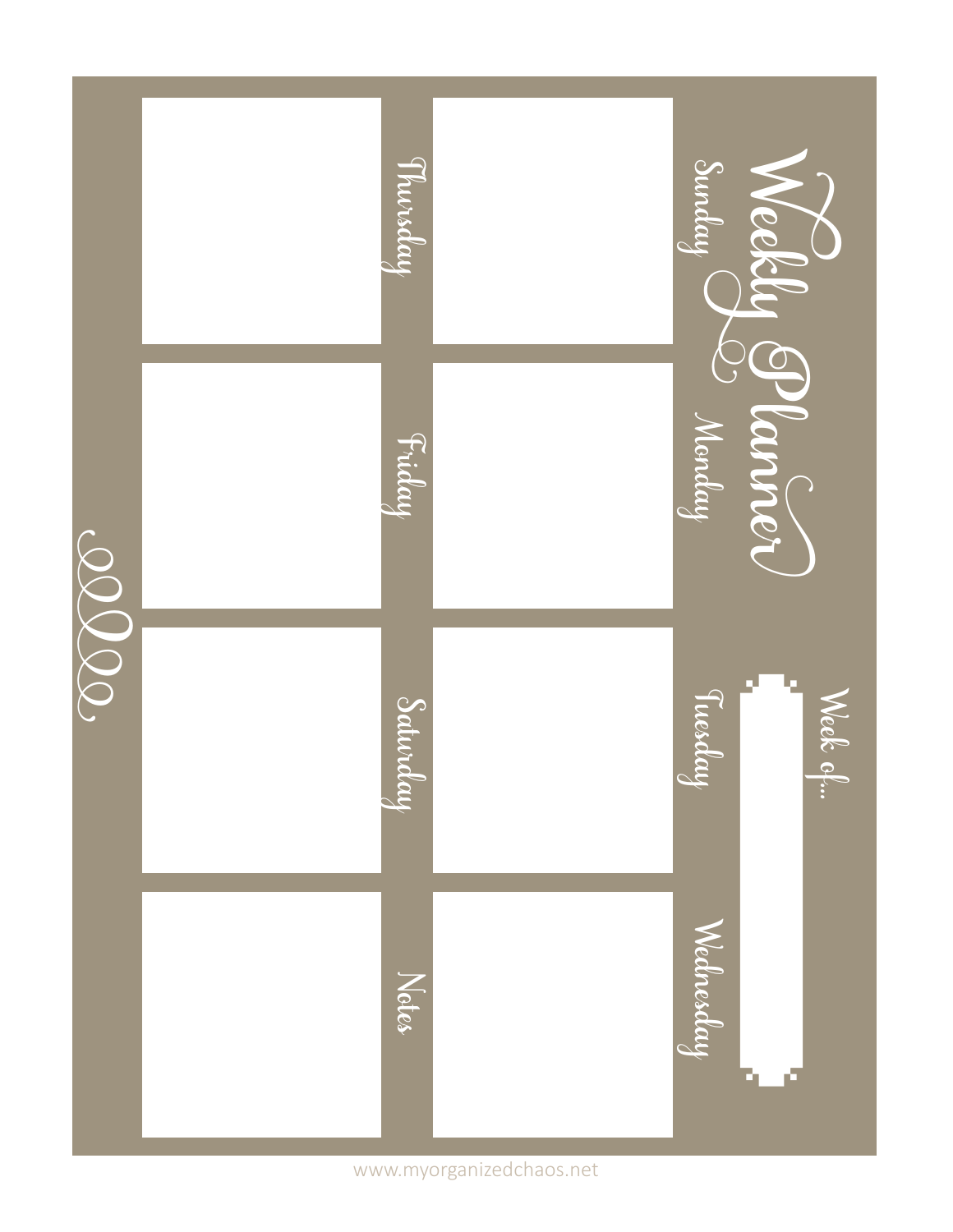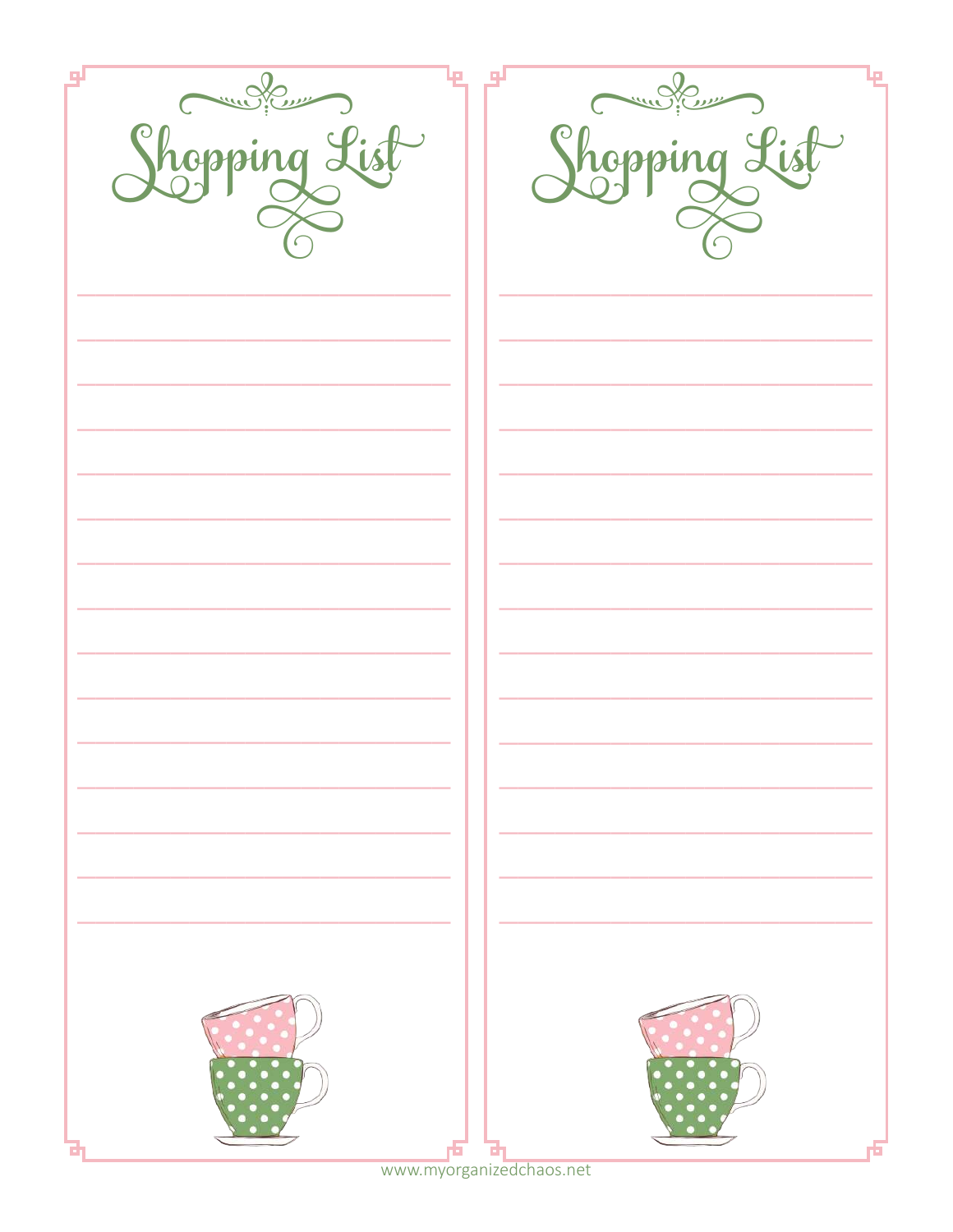| Weekly Meru |           |       |        |  |  |  |
|-------------|-----------|-------|--------|--|--|--|
|             | Breakfast | Lunch | Dinner |  |  |  |
| Sunday      |           |       |        |  |  |  |
| Monday      |           |       |        |  |  |  |
| Tuesday     |           |       |        |  |  |  |
| Wednesday   |           |       |        |  |  |  |
| Thursday    |           |       |        |  |  |  |
| Friday      |           |       |        |  |  |  |
| Saturday    |           |       |        |  |  |  |

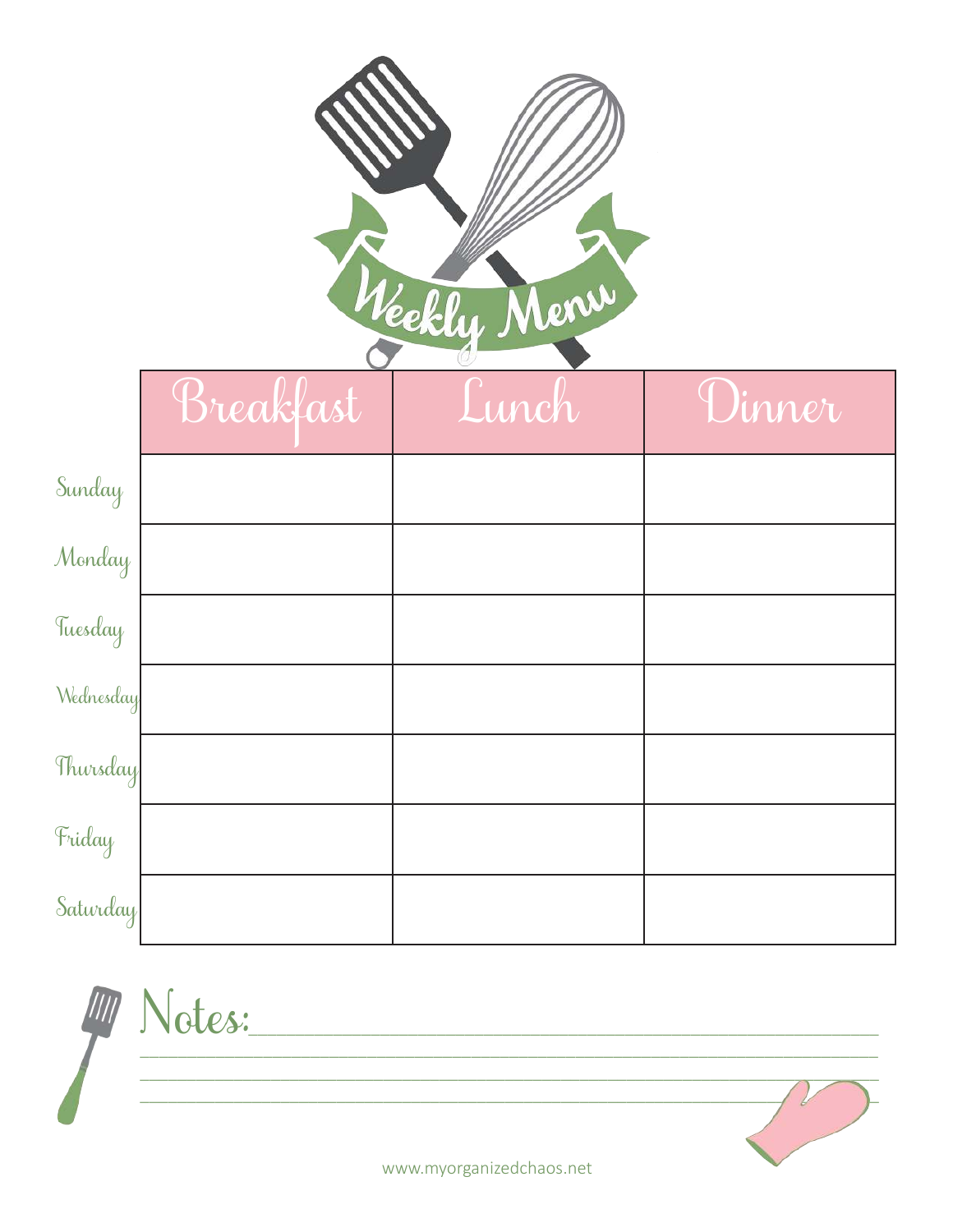|                                   | Hospitality Plannez                                                                    |  |                               |  |  |
|-----------------------------------|----------------------------------------------------------------------------------------|--|-------------------------------|--|--|
| Who's Coming__________________    | Who's Coming________________                                                           |  | Who's Coming_________________ |  |  |
|                                   |                                                                                        |  |                               |  |  |
|                                   |                                                                                        |  |                               |  |  |
|                                   |                                                                                        |  |                               |  |  |
|                                   |                                                                                        |  |                               |  |  |
| Children                          | Exercise the contract of the contract of the contract of the contract of $\frac{1}{2}$ |  |                               |  |  |
|                                   | To Buy_________________________                                                        |  |                               |  |  |
|                                   |                                                                                        |  |                               |  |  |
|                                   |                                                                                        |  |                               |  |  |
|                                   |                                                                                        |  | ಿ ಊೲೲೲೲೲೲೲೲೲೲೲೲೲೲೲೲೲೲೲೲೲೲೲೲೲೲ |  |  |
| <b>Favorite Meals for Company</b> |                                                                                        |  |                               |  |  |
|                                   |                                                                                        |  |                               |  |  |
|                                   |                                                                                        |  |                               |  |  |
|                                   |                                                                                        |  |                               |  |  |
|                                   |                                                                                        |  |                               |  |  |
|                                   |                                                                                        |  |                               |  |  |
|                                   |                                                                                        |  |                               |  |  |
|                                   |                                                                                        |  |                               |  |  |
|                                   |                                                                                        |  |                               |  |  |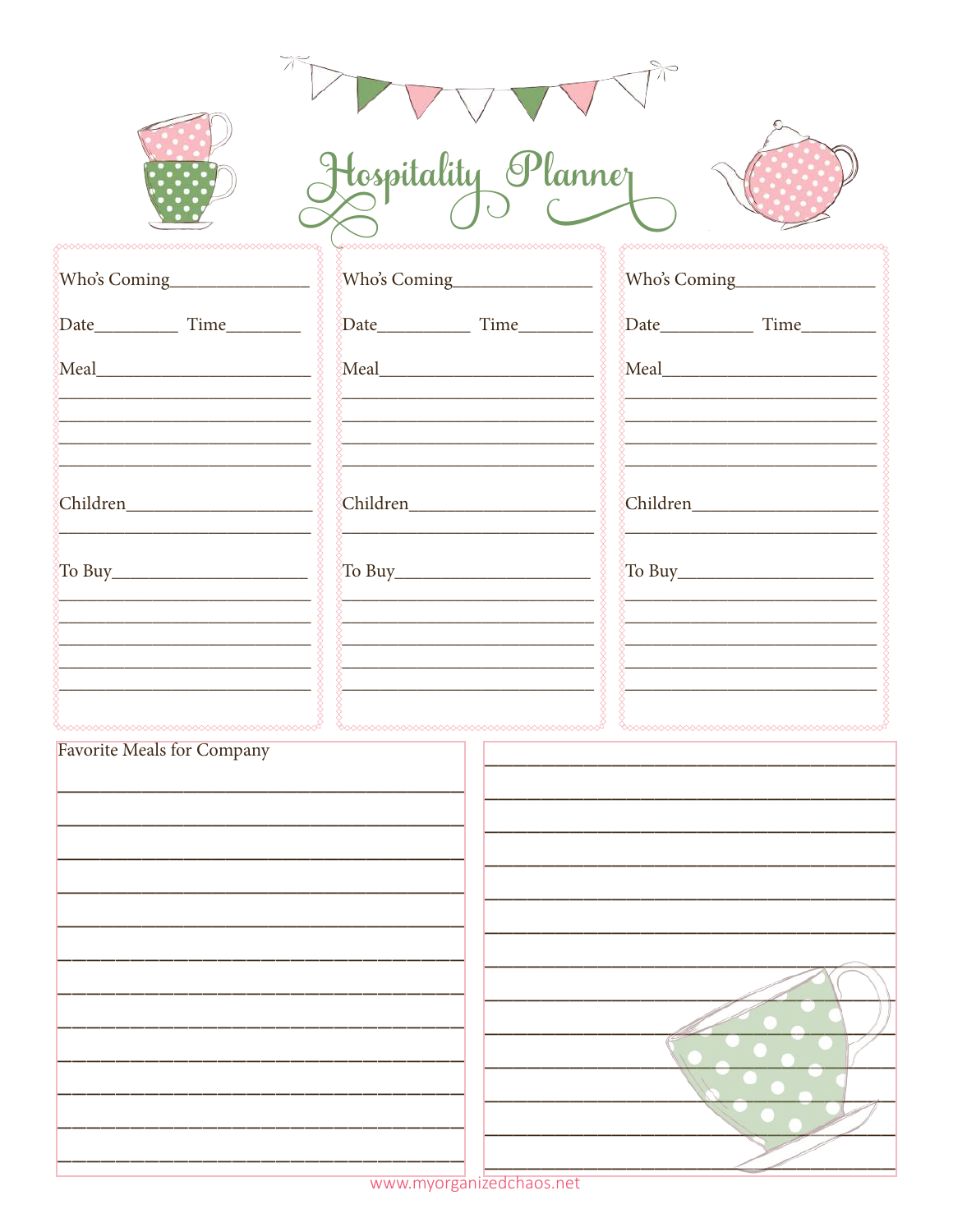Monthly Budget

## Financial Goal for the Month:

| Income |         |                |
|--------|---------|----------------|
|        | Amount: | Date Received: |
|        |         |                |
|        |         |                |
|        |         |                |
|        |         |                |
|        |         |                |



| Bills to Pay | Amount | Due Date | Date Paid |
|--------------|--------|----------|-----------|
|              |        |          |           |
|              |        |          |           |
|              |        |          |           |
|              |        |          |           |
|              |        |          |           |
|              |        |          |           |
|              |        |          |           |
|              |        |          |           |
|              |        |          |           |
|              |        |          |           |
|              |        |          |           |
|              |        |          |           |

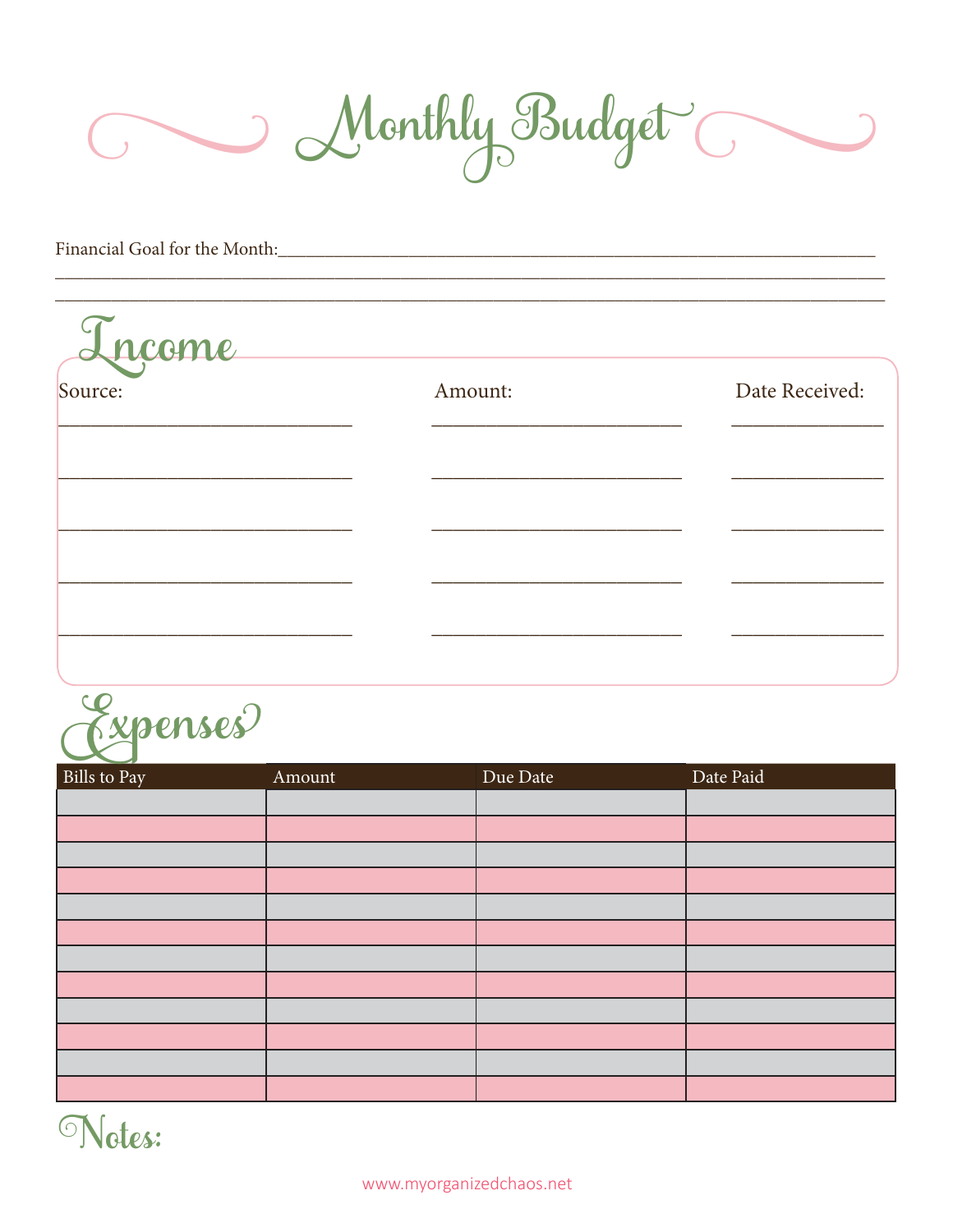

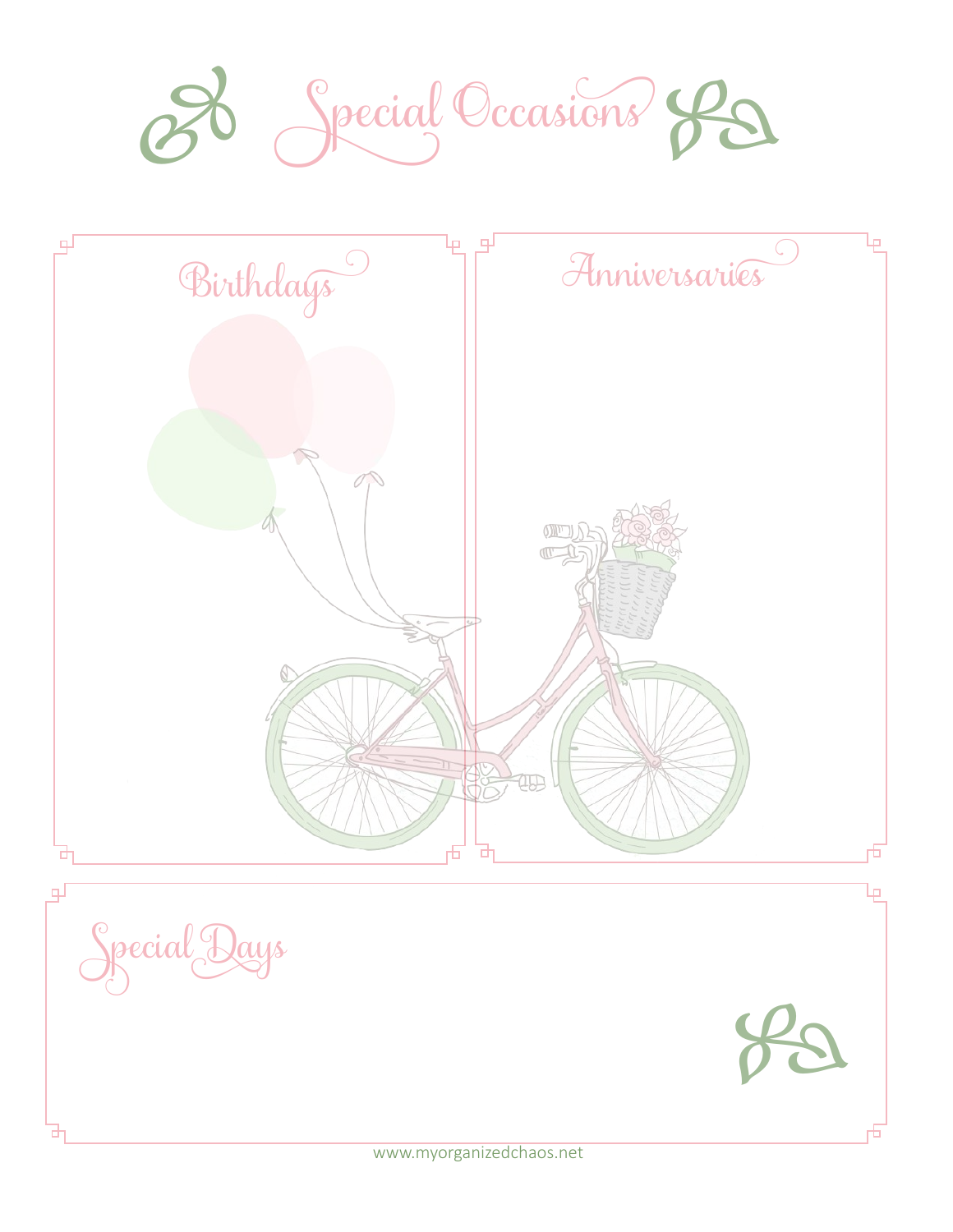

| Where we will be                                                 |  |
|------------------------------------------------------------------|--|
| How long we will be gone                                         |  |
|                                                                  |  |
|                                                                  |  |
| <u> 1989 - Andrea Stadt Britain, amerikansk politik (* 1958)</u> |  |
| لما<br>면<br>щ<br>Food E Snacks<br>Bedtime Routine                |  |
|                                                                  |  |
|                                                                  |  |
|                                                                  |  |
|                                                                  |  |
| rb                                                               |  |
| $\curvearrowright$<br>Tmportant Notes                            |  |
|                                                                  |  |
|                                                                  |  |
|                                                                  |  |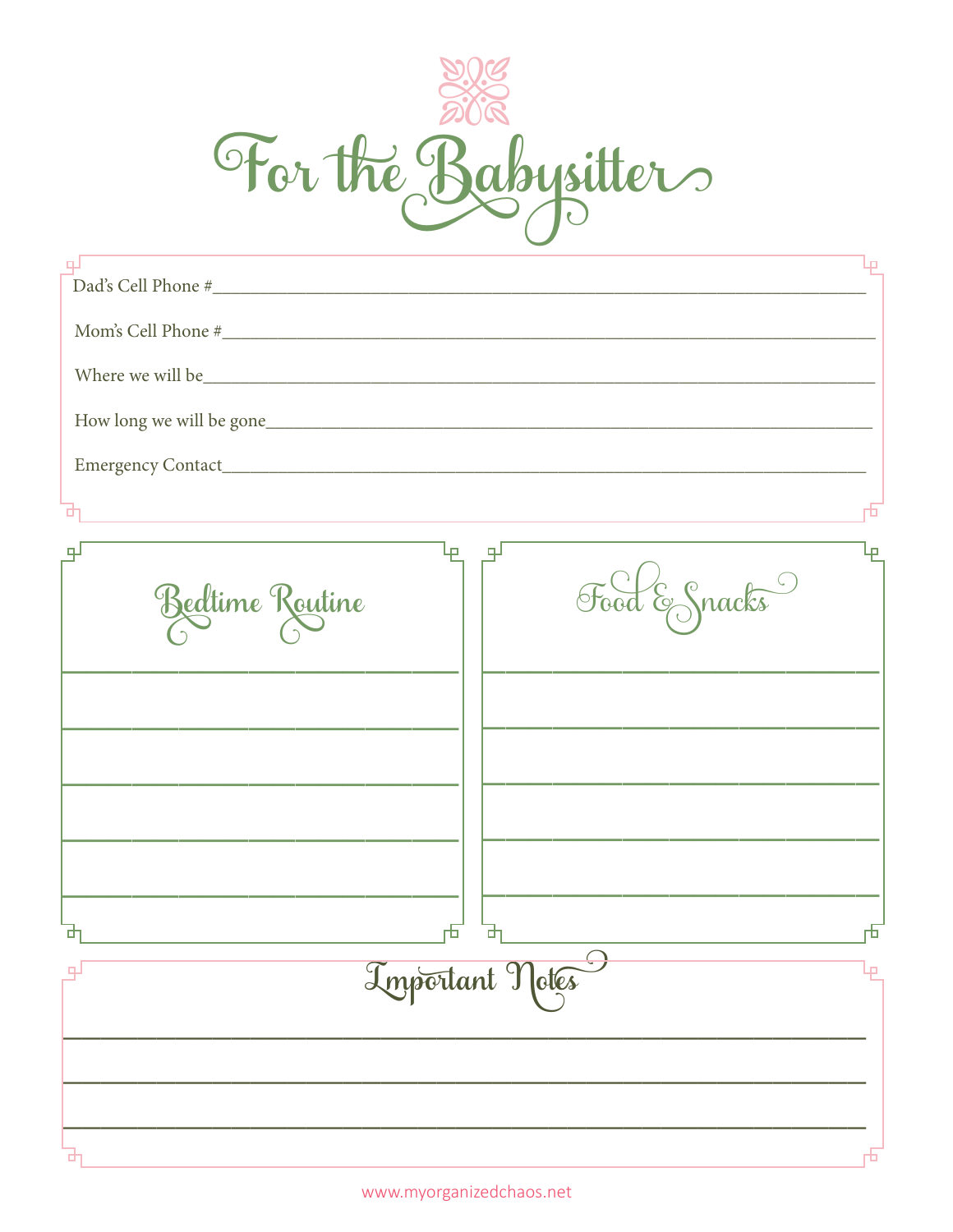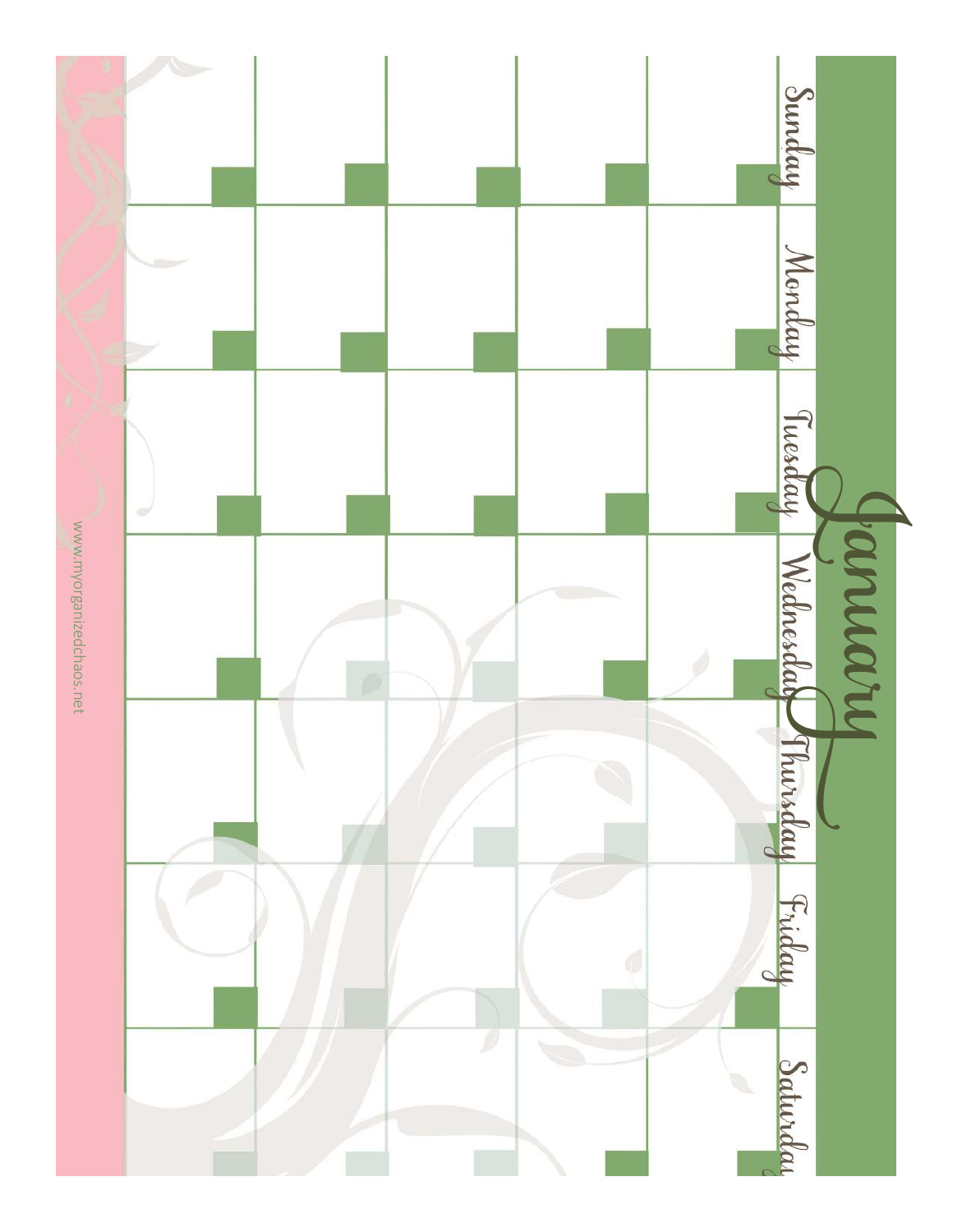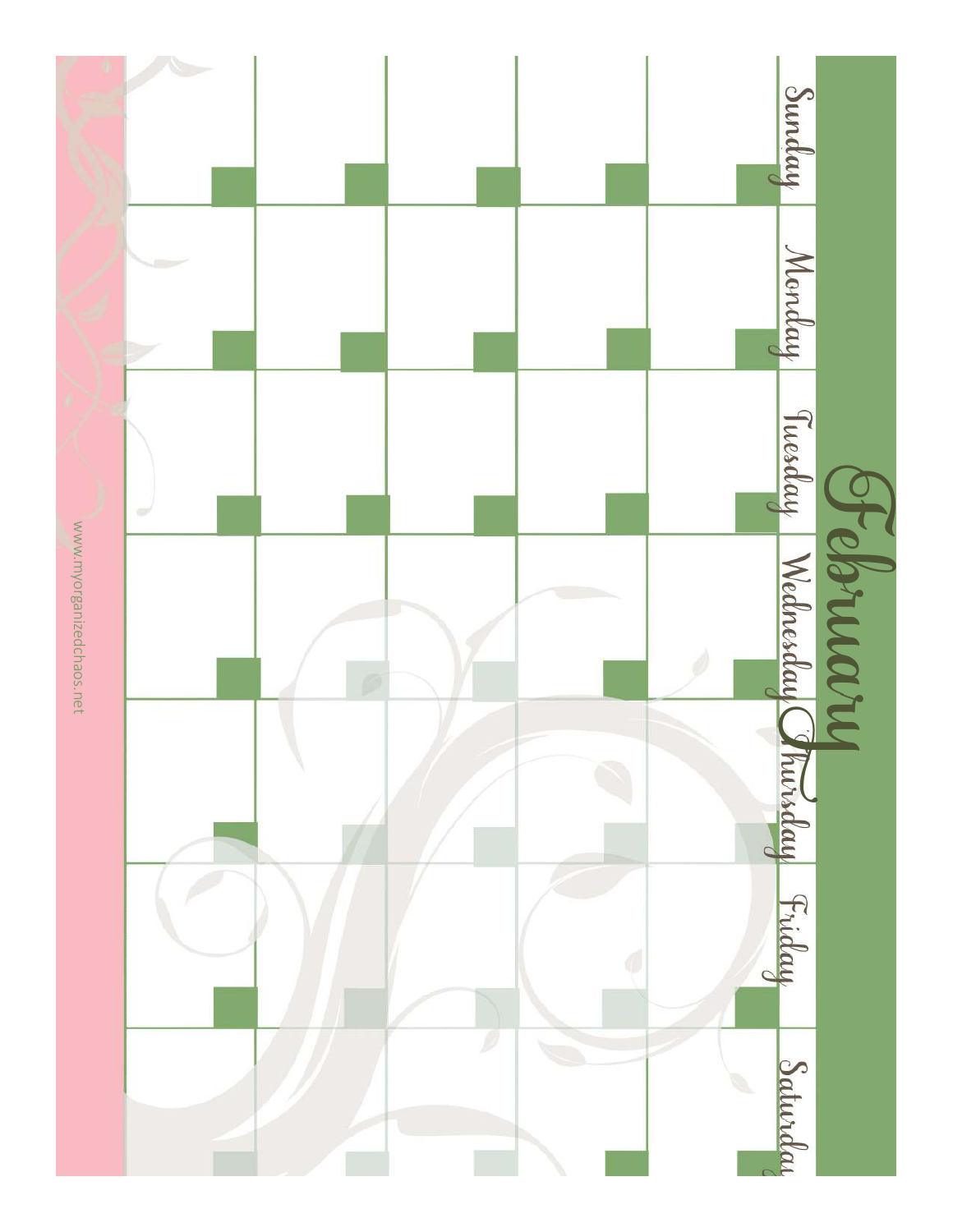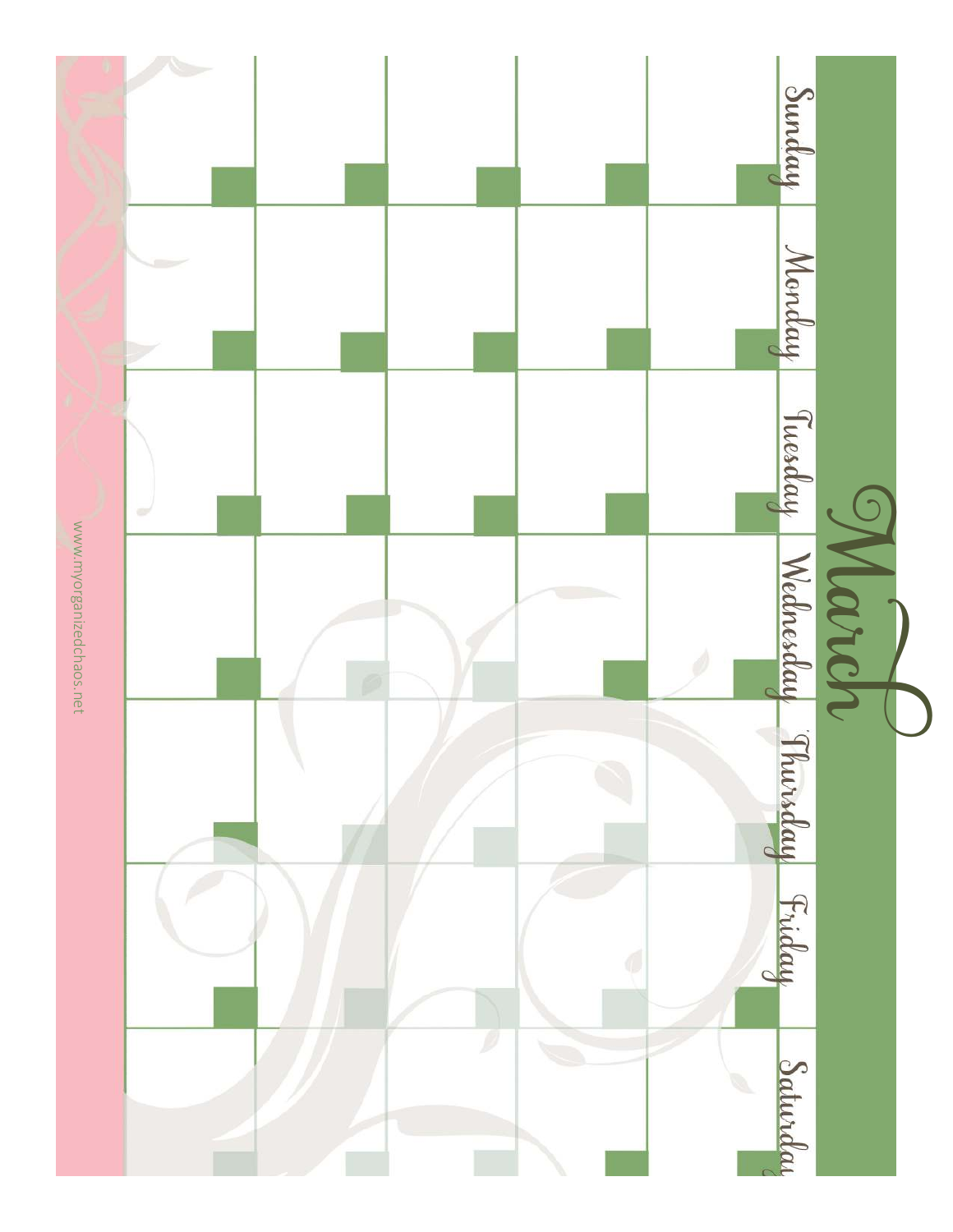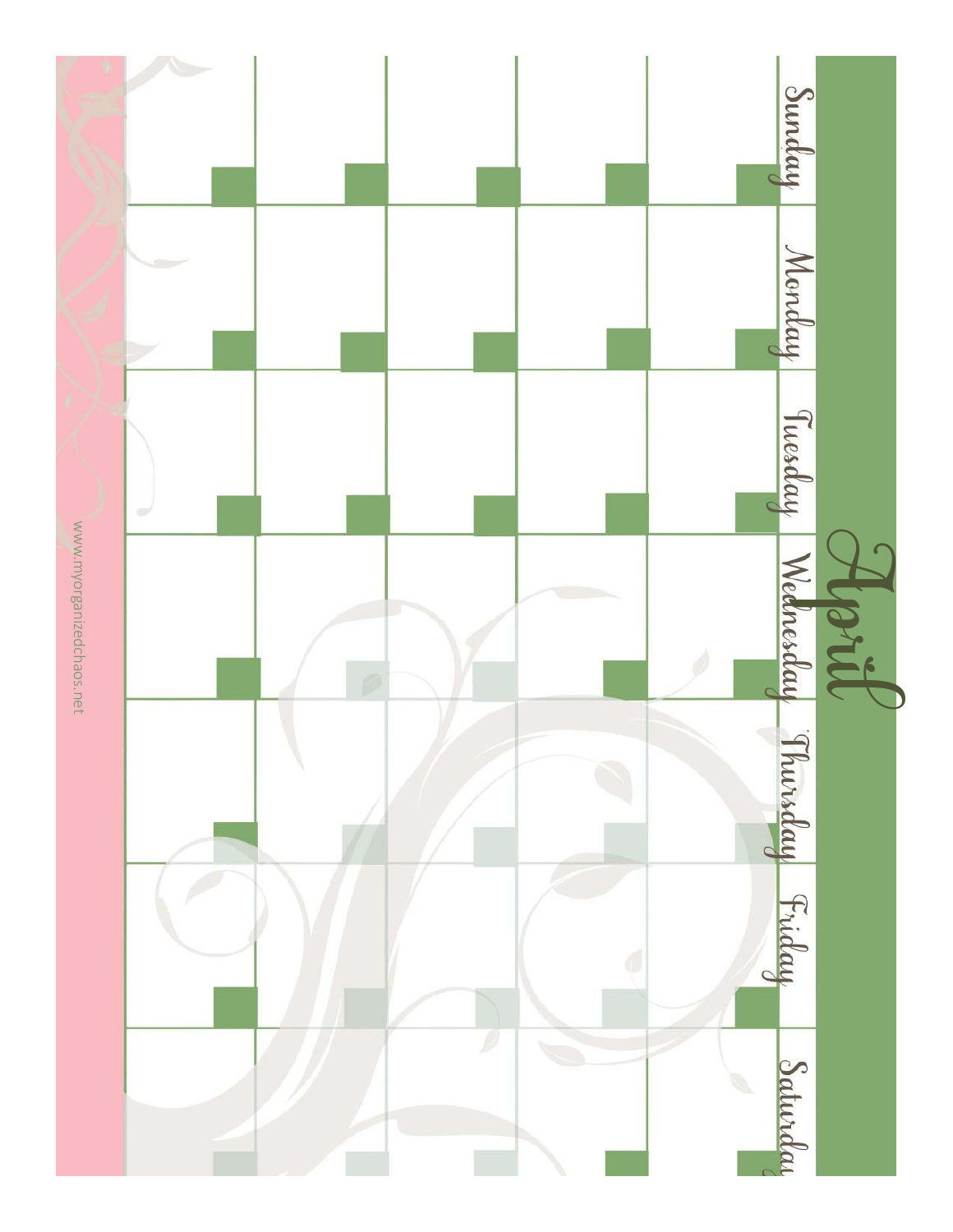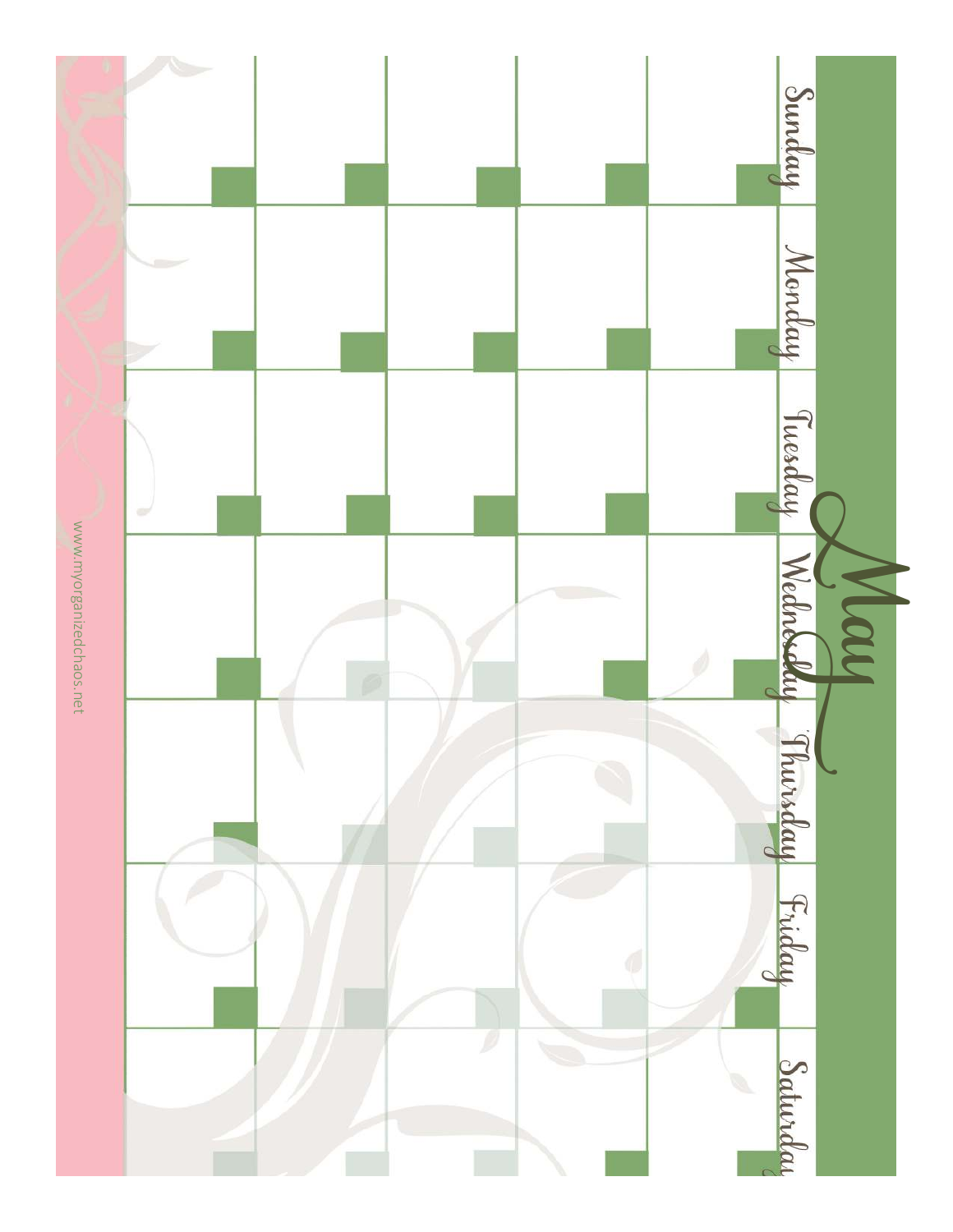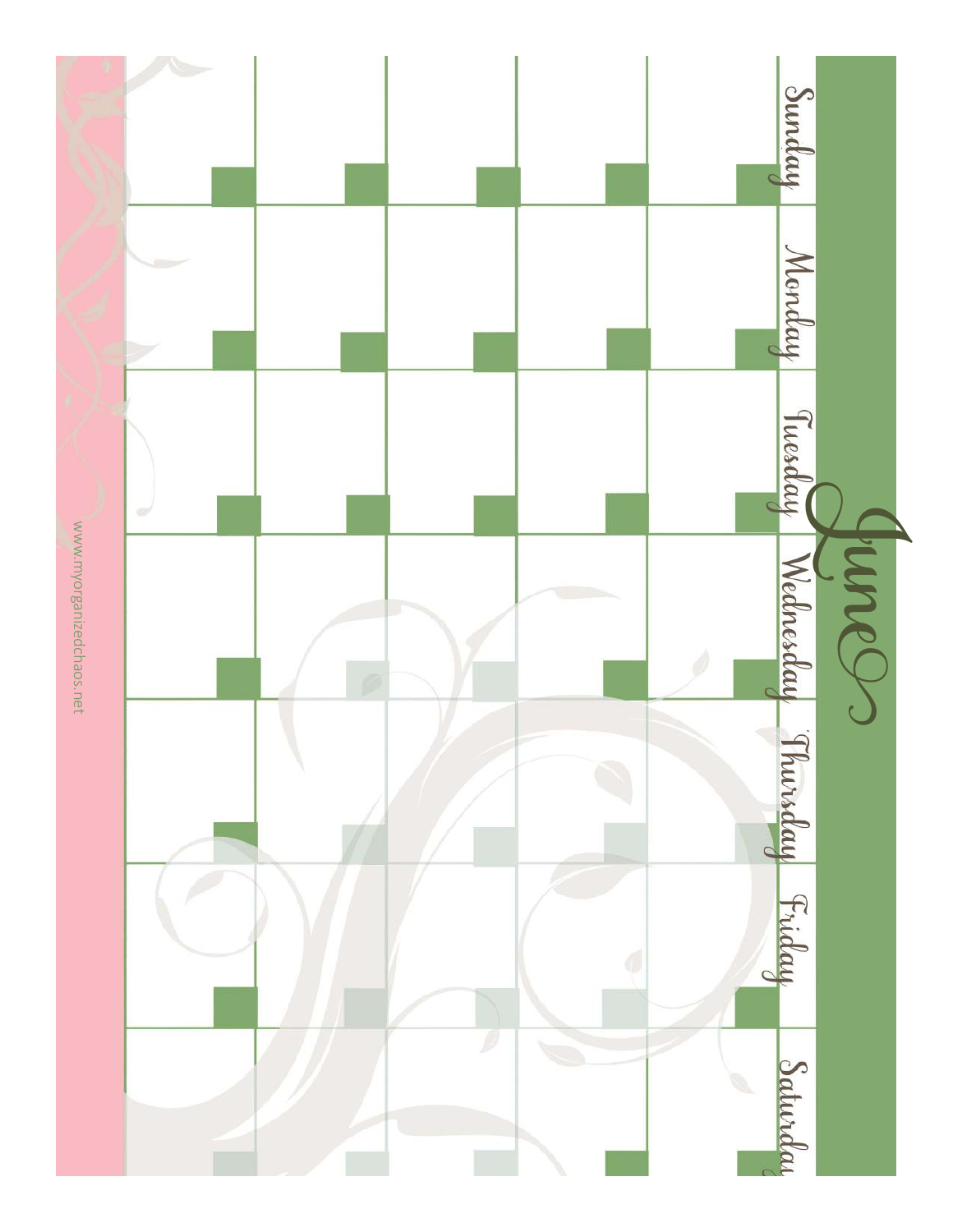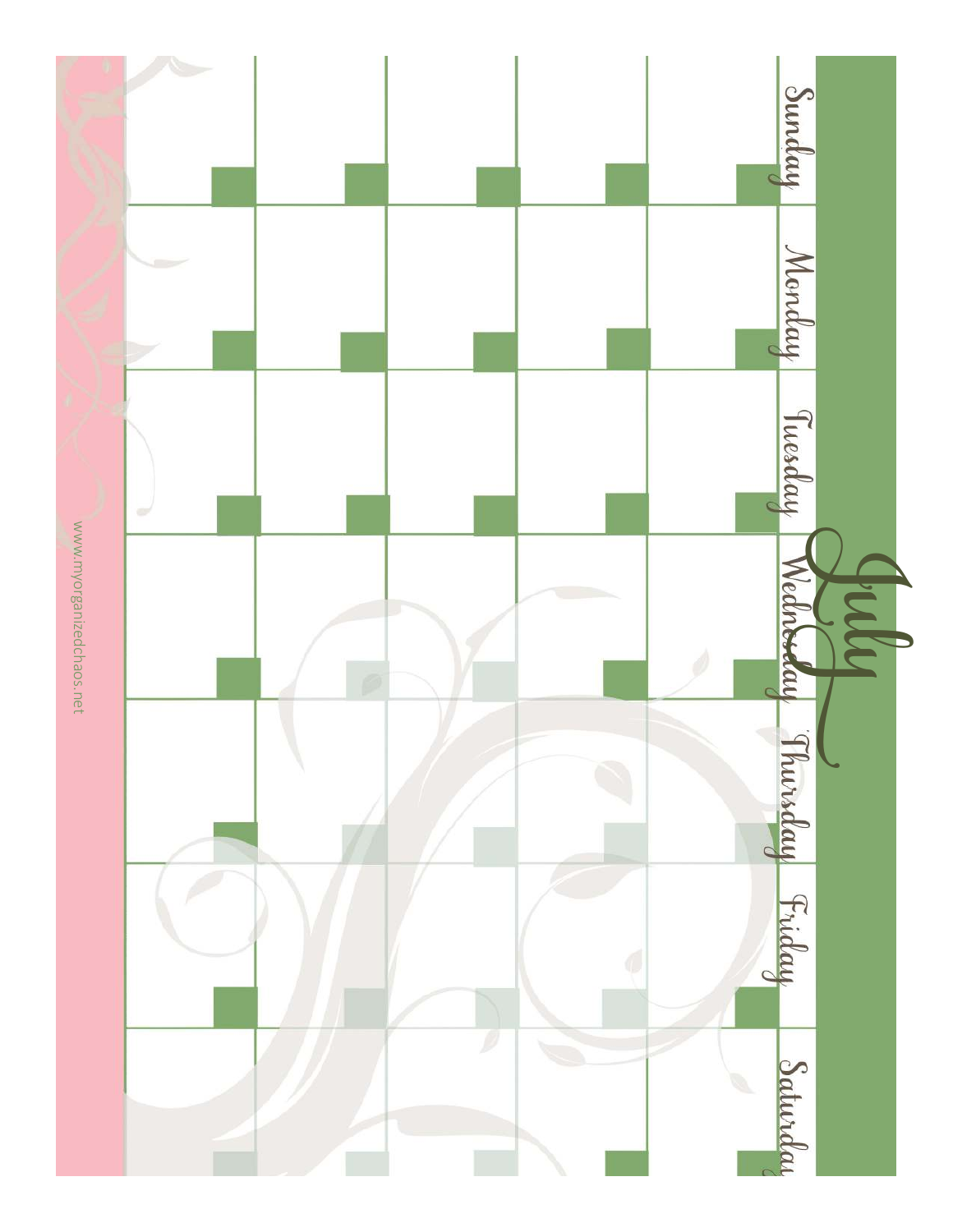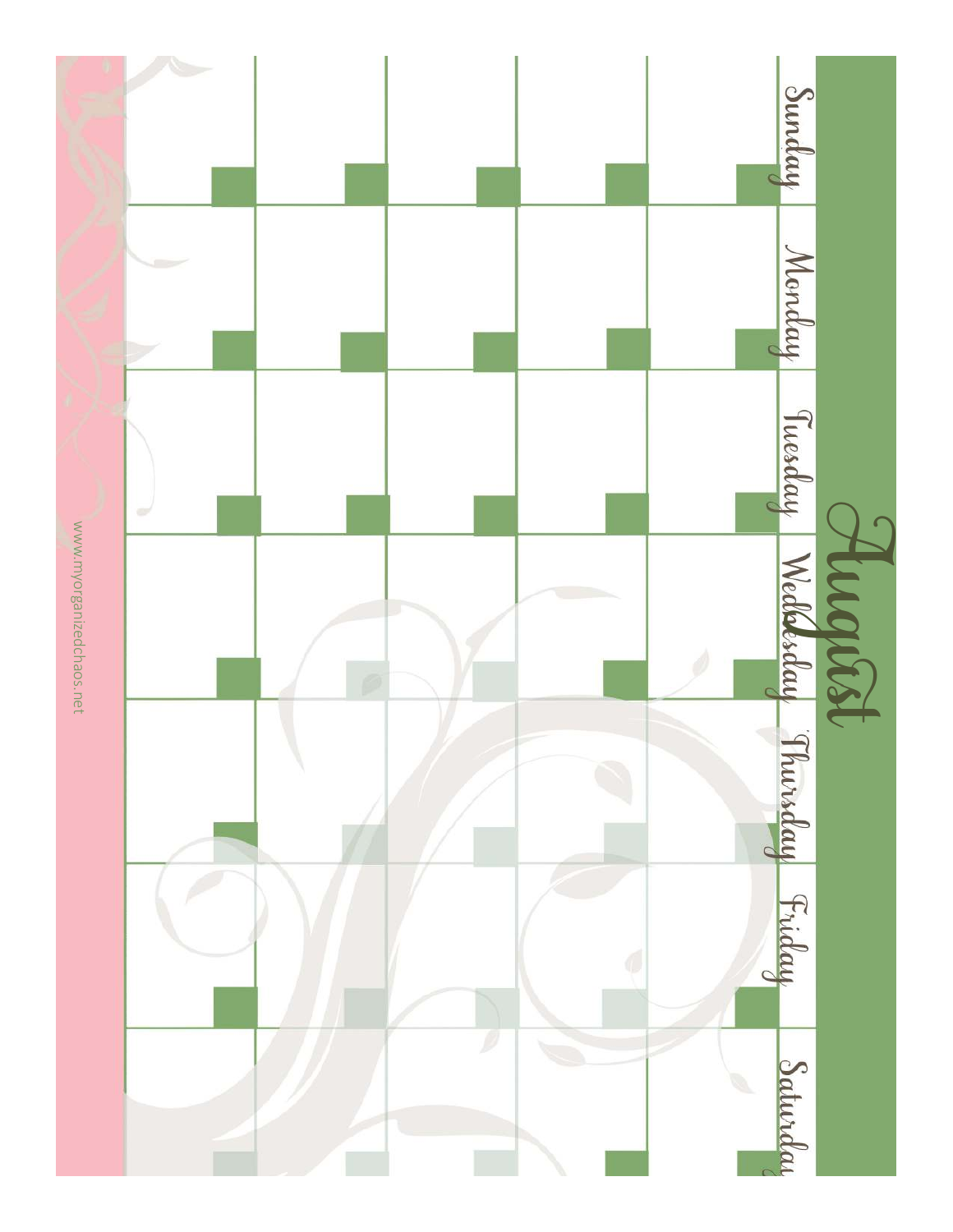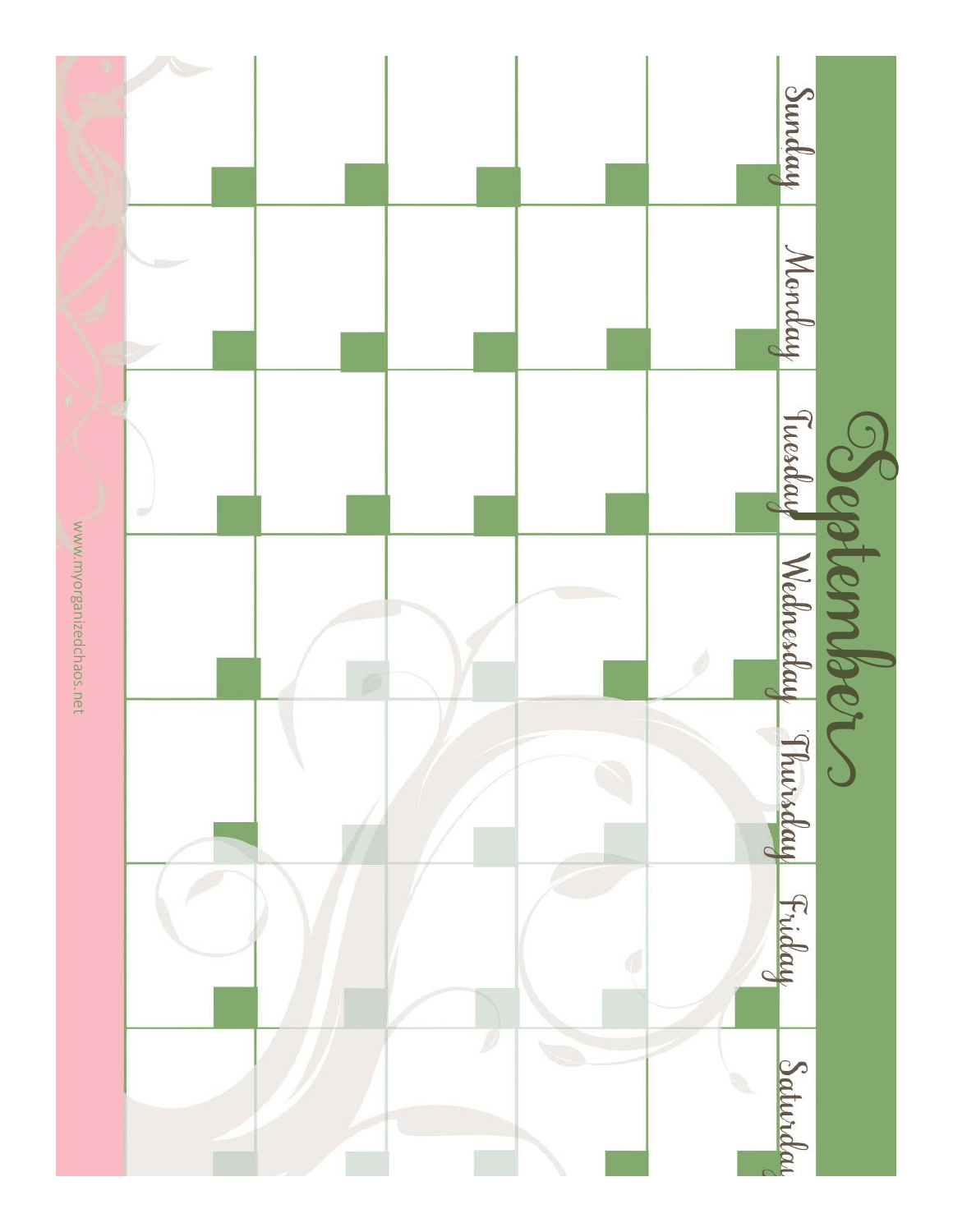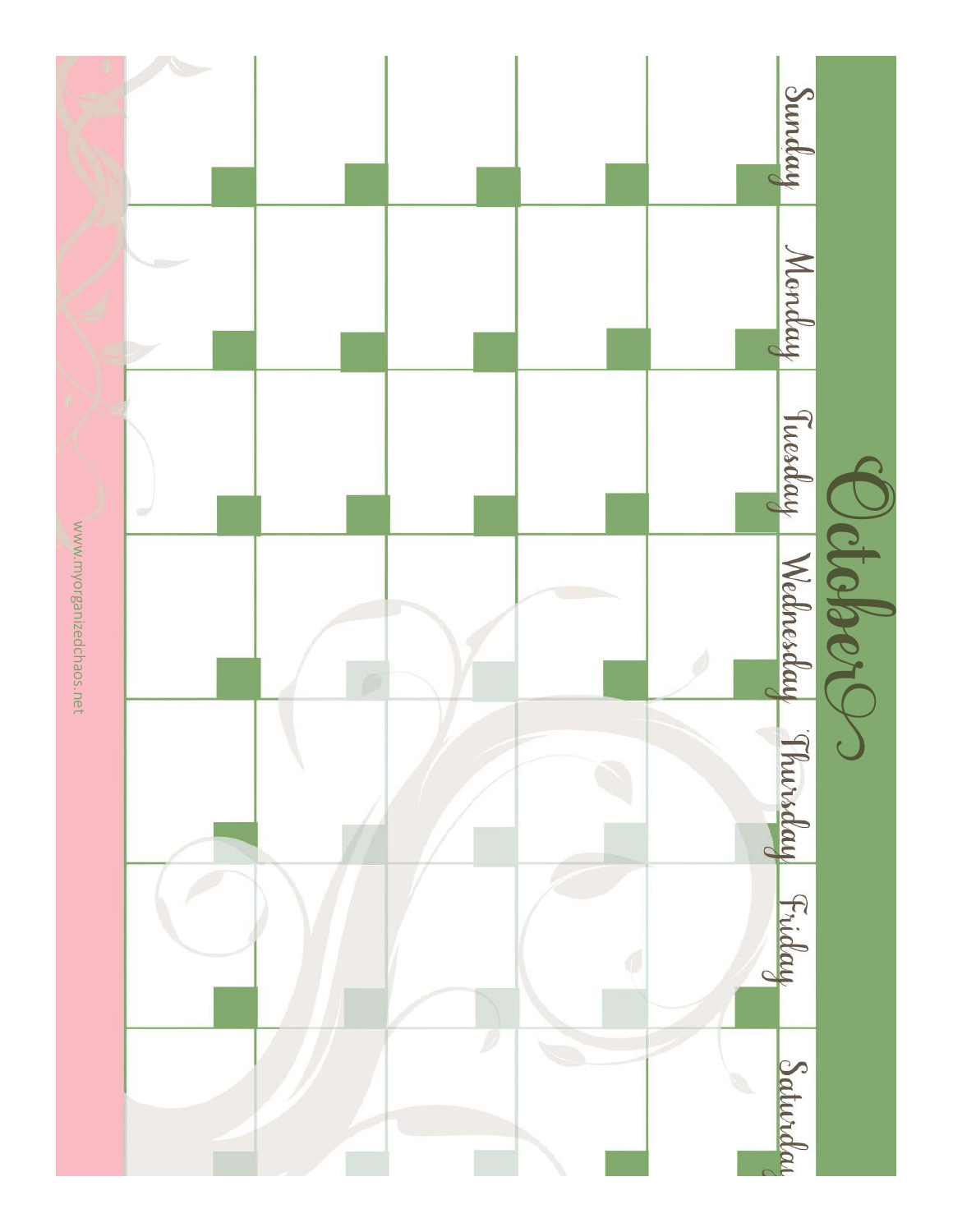